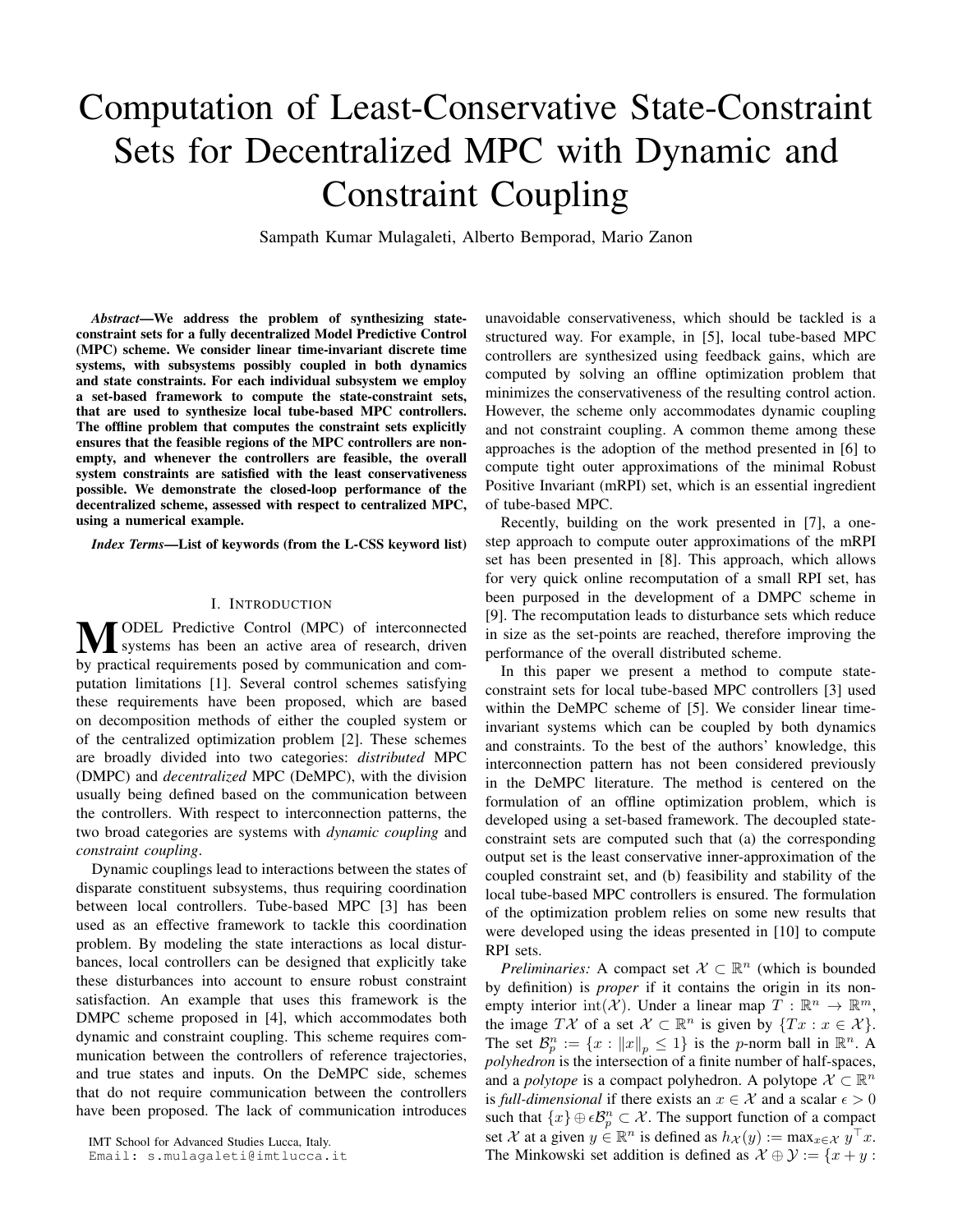$x \in \mathcal{X}, y \in \mathcal{Y}$ . If  $\mathcal{Y} \subset \mathcal{X}$ , then set subtraction  $\mathcal{X} \ominus \mathcal{Y} :=$  ${x : {x} \oplus y \subset \mathcal{X}}$ . If X and Y are compact, convex and non-empty, the Hausdorff distance metric is given by

$$
d_{\mathrm{H}}(\mathcal{X},\mathcal{Y})=\min_{\epsilon\geq 0} \epsilon \text{ s.t. } \mathcal{X}\subseteq \mathcal{Y}\oplus \epsilon\mathcal{B}_{\infty}^n, \ \mathcal{Y}\subseteq \mathcal{X}\oplus \epsilon\mathcal{B}_{\infty}^n.
$$

Given two matrices  $T, S \in \mathbb{R}^{n \times m}$ ,  $T_i$  denotes row i of matrix  $T, T \leq S$  denotes element-wise inequality,  $T \circ S$ denotes element-wise multiplication, and  $diag(T, S)$  represents a matrix with block-diagonal elements  $T$  and  $S$ . The symbols  $1$ ,  $0$ , and  $I$  denote all-ones, all-zeros and identity matrix respectively, with dimensions inferred from context. Set  $\mathbb{I}_m^n := \{m, \ldots, n\}$  is the set of natural numbers between m and *n*. Given  $v \in \mathbb{R}^n$ ,  $S \in \mathbb{R}^{n \times n}$ , we define  $||v||_S^2 := v^\top S v$ .

## II. DECENTRALIZED TUBE-BASED MPC OF COUPLED LINEAR SYSTEMS

### *A. System Description*

We consider a linear time-invariant system of the form

$$
\mathbf{x}(t+1) = \mathbf{A}\mathbf{x}(t) + \mathbf{B}\mathbf{u}(t),\tag{1}
$$

with state  $\mathbf{x} \in \mathbb{R}^{n_x}$ , input  $\mathbf{u} \in \mathbb{R}^{n_u}$ . This system is subject to constraints

$$
U := \{ \mathbf{u} : G^{\mathrm{u}} \mathbf{u} \le g^{\mathrm{u}} \}, \qquad g^{\mathrm{u}} \in \mathbb{R}^{m_U}, \qquad \text{(2a)}
$$
  

$$
Y := \{ \mathbf{y} \in \mathbb{R}^{n_y} : \mathbf{y} = \mathbf{C}\mathbf{x}, G^{\mathrm{y}} \mathbf{y} \le g^{\mathrm{y}} \}, \qquad g^{\mathrm{y}} \in \mathbb{R}^{m_Y}. \qquad \text{(2b)}
$$

*Assumption 1:* The sets U and Y are full-dimensional polytopes containing the origin in their interior. We assume that the system in  $(1)$  can be partitioned into M subsystems, each with dynamics described by

$$
x_{[i]}(t+1) = A_{[ii]}x_{[i]}(t) + B_{[i]}u_{[i]}(t) + \sum_{j \in L_i} A_{[ij]}x_{[j]}(t), \quad (3)
$$

where *i* indicates the *i*<sup>th</sup> subsystem with states  $x_{[i]} \in \mathbb{R}^{n_x^i}$ and inputs  $u_{[i]} \in \mathbb{R}^{n_u^i}$ . The overall state and input vectors are then  $\mathbf{x}(t) = [x_{[1]}(t)^\top, ..., x_{[M]}(t)^\top]^\top$  and  $\mathbf{u}(t) =$  $[u_{[1]}(t)^\top, \ldots, u_{[M]}(t)^\top]^\top$  respectively. The set  $L_i$  indicates the indices of the neighbors of  $i$  which are dynamically coupled to it. That is,  $L_i := \{ j \in M : i \neq j, \ A_{[ij]} \neq \mathbf{0} \}$ . From (3), we have  $\mathbf{B} = \text{diag}(B_{[1]}, \dots, B_{[M]})$ . In addition, we assume that the input constraints are decoupled. That is,  $U = \prod_{i \in M} U_i$ , with  $u_{[i]} \in U_i$  being the input constraint on individual subsystem i, where  $\prod$  denotes the Cartesian product. Note that unlike in related literature [11], [5], [12], we do not assume  $Y$ to be decoupled between the subsystems. Our aim is to solve the following fully decentralized MPC problem:

*Problem* 1: Design M model predictive controllers  $C_i$ , one per subsystem i, described by  $(3)$ , such that  $(a)$  the state x is regulated to 0, (b) system constraints (2) are satisfied, (c) each controller  $\mathcal{C}_i$  has access only to local states  $x_{[i]}$ , (d) there is no communication between the controllers.

In order to solve Problem 1, we adopt the DeMPC scheme of [5], which uses the tube-based MPC approach [3] to design each controller  $C_i$ . In the original approach, each stateconstraint set  $X_i$  on the individual subsystem i is known a priori, while we only know the coupled constraint  $Y$ . Hence, in the next subsection, we recall the scheme in [5] for arbitrary state-constraint sets  $X_i$ , and use the properties of the scheme to derive requirements on  $X_i$  in order to satisfy the coupled constraint Y.

## *B. DeMPC Formulation*

In order to formulate the controller as decentralized, we model all couplings as disturbances. Accordingly, we rewrite (3) as

$$
x_{[i]}(t+1) = A_{[ii]}x_{[i]}(t) + B_{[i]}u_{[i]}(t) + w_{[i]}(t),
$$
 (4)

with  $w_{[i]}(t) := \sum_{j \in L_i} A_{[ij]} x_{[j]}(t)$ . As in standard tubebased MPC, we equip each subsystem i with a *pre-designed* feedback controller  $K_{[i]} \in \mathbb{R}^{n_u^i \times n_x^i}$ , satisfying the following stability assumption.

*Assumption 2:* (a) Each matrix pair  $(A_{[ii]}, B_{[i]})$  is controllable, (b) each  $K_{[i]}$  is designed such that  $A_{[i]}^{\dot{K}} := \dot{A}_{[ii]} - B_{[i]} K_{[i]}$ has all eigenvalues strictly within the unit circle, (c) defining  $\mathbf{K} := \text{diag}(K_{[1]}, \cdots, K_{[M]}),$  the matrix  $\mathbf{A}^K := \mathbf{A} - \mathbf{B}\mathbf{K}$  has all eigenvalues strictly within the unit circle.

Using  $K_{[i]}$ , we parameterize the control input as

$$
u_{[i]}(t) = \hat{u}_{[i]}(t) - K_{[i]} \Delta x_{[i]}(t),
$$
\n(5)

 $\Box$ 

where  $\Delta x_{[i]}(t) := x_{[i]}(t) - \hat{x}_{[i]}(t)$  is the state error with respect to the *nominal* system

$$
\hat{x}_{[i]}(t+1) = A_{[ii]}\hat{x}_{[i]}(t) + B_{[i]}\hat{u}_{[i]}(t).
$$
\n(6)

We also define the input error  $\Delta u_{[i]}(t) := u_{[i]}(t) - \hat{u}_{[i]}(t)$ . Using (4), (5) and (6), the dynamics of the *error* system for subsystem  $i$  can be derived as

$$
\Delta x_{[i]}(t+1) = A_{[i]}^{\mathbf{K}} \Delta x_{[i]}(t) + w_{[i]}(t). \tag{7}
$$

Since we assume that the state of each subsystem  $i$  is constrained to the set  $X_i$ , we have

$$
w_{[i]}(t) \in W_i := \bigoplus_{j \in L_i} A_{[ij]} X_j.
$$
 (8)

Given the disturbance set  $W_i$ , the error state  $\Delta x_{[i]}$  always belongs to the corresponding minimal Robust Positive Invariant (mRPI) set [13]  $\Delta X_i(W_i)$ :

$$
\Delta x_{[i]}(t) \in \Delta X_i(W_i) := \bigoplus_{t=0}^{\infty} \left(A_{[i]}^{\mathcal{K}}\right)^t W_i.
$$
 (9)

In the following, we first formulate tube-based robust MPC controllers  $C_i$  by relying on sets  $X_i$  and  $\Delta X_i(W_i)$  and afterwards discuss the properties that these sets must satisfy in order to guarantee that  $y \in Y$ . Each  $\mathcal{C}_i$  is based on solving

$$
\min_{\mathbf{z}_i} \sum_{s=t}^{t+N_{[i]}-1} \left\| \hat{x}_{[i]}(s) \right\|_{Q_{[i]}}^2 + \left\| \hat{u}_{[i]}(s) \right\|_{R_{[i]}}^2 + \left\| \hat{x}_{[i]}(t+N_{[i]}) \right\|_{P_{[i]}}^2 \tag{10a}
$$

s.t. 
$$
x_{[i]}(t) - \hat{x}_{[i]}(t) \in \Delta X_i(W_i)
$$
, (10b)

$$
\hat{x}_{[i]}(s+1) = A_{[ii]}\hat{x}_{[i]}(s) + B_{[i]}\hat{u}_{[i]}(s), \quad s \in \mathbb{I}_t^{t+N_{[i]}-1}, \quad (10c)
$$

$$
\hat{x}_{[i]}(s) \in X_i \ominus \Delta X_i(W_i), \qquad s \in \mathbb{I}_{t+1}^{t+N_{[i]}-1}, \quad (10d)
$$

$$
\hat{u}_{[i]}(s) \in U_i \ominus -K_{[i]} \Delta X_i(W_i), \qquad s \in \mathbb{I}_t^{t+N_{[i]}-1}, \quad (10e)
$$
  

$$
\hat{x}_{[i]}(t+N_{[i]}) \in X_*^{\text{terminal}}, \qquad (10f)
$$

$$
[i](t + N_{[i]}) \in X_i^{\text{terminal}},\tag{10f}
$$

with the optimization vector  $\mathbf{z}_i := [\hat{x}_{[i]}(t : t + N_{[i]})^\top \hat{u}_{[i]}(t : t])$  $t + N_{[i]} - 1$ <sup>†</sup>]. The nominal model (6) is used to perform predictions of state evolutions, as indicated in (10c). The initial state is left as a free variable to be optimized through constraint (10b), and the predicted state and input constraints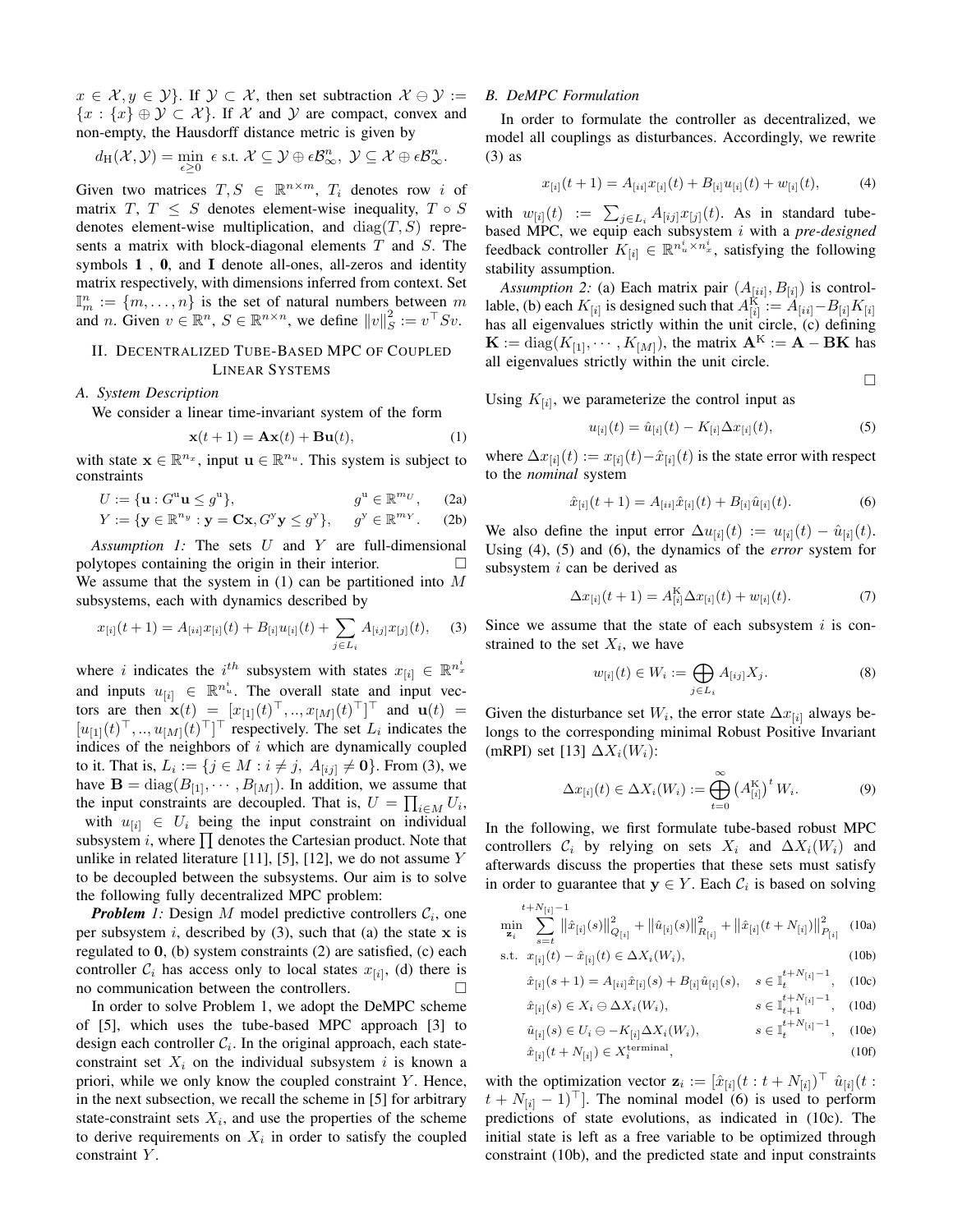are tightened through constraints (10d) and (10e), such that the actual subsystem state  $x_{[i]}(t) \in X_i$  and  $u_{[i]}(t) \in U_i$  for all t. The feedback gain  $K_{[i]}$  is chosen to be the terminal control law, and terminal set  $X_i^{\text{terminal}} \subset X_i \ominus \Delta X_i(W_i)$ is chosen to be an invariant set for the system  $x_{[i]}(t+1) = A_{[i]}^K x_{[i]}(t)$ , such that  $A_{[i]}^K X_i^{\text{terminal}} \subseteq X_i^{\text{terminal}}$ and  $-K_{[i]}X_i^{\text{terminal}} \subseteq U_i \ominus -K_{[i]}\Delta X_i(W_i)$ . The matrices  $Q_{[i]} > 0$  and  $R_{[i]} > 0$  are chosen such that  $K_{[i]}$  is the associated  $LQ$  control gain for nominal system  $i$ , and  $P_{[i]}$  is the solution of the corresponding Discrete Algebraic Riccati Equation. Upon solving (10), control input  $u_{[i]}(t) = \hat{u}_{[i]}(t) - K_{[i]}(x_{[i]}(t) - \hat{x}_{[i]}(t))$  is applied to the plant.

We recall the properties of the DeMPC scheme from [5], and derive requirements on the sets  $X_i$  in the following result.

*Proposition 1:* Suppose Assumptions 1 and 2 hold, and for each  $i \in \mathbb{I}_1^M$ , sets  $X_i$  satisfy

$$
\Delta X_i(W_i) \subset \text{int}(X_i),\tag{11a}
$$

$$
-K_{[i]}\Delta X_i(W_i) \subset \text{int}(U_i). \tag{11b}
$$

(a) For each controller  $\mathcal{C}_i$ , we denote the feasible set  $\mathcal{X}_i^{N_{[i]}} := \{x_{[i]} : (10b) \text{-} (10f) \text{ feasible for } x_{[i]}(t) = x_{[i]}\}.$ 

Then, if  $x_{[i]}(0) \in \mathcal{X}_i^{N_{[i]}}$  the controlled system in (3) satisfies  $x_{[i]}(t) \in \overline{X}_i$  and  $u_{[i]}(t) \in U_i$  for all time t, and the origin is asymptotically stable; (b) Defining  $\mathbf{C}_{[i]} \in \mathbb{R}^{n_y \times n_x^i}$  as the matrix composed of columns of matrix C multiplying states  $x_{[i]}$  of subsystem i, if the inclusion

$$
\bigoplus_{i=0}^{M} \mathbf{C}_{[i]} X_i \subseteq Y \tag{12}
$$

is satisfied, then the controllers  $C_i$  solve Problem 1.  $\Box$ 

*Proof:* (a) The conditions in (11) ensure that constraint sets in (10d) and (10e) are non-empty. This leads to nonempty feasible sets  $\mathcal{X}_i^{N_{[i]}}$ . The proof then follows from [5]. (b) The condition in (12) translates to  $X_i = \{x_{[i]} : \forall x_{[j]} \in$  $X_j$ ,  $\mathbf{C}_{[i]}x_{[i]} + \sum_{j\in L_i} \mathbf{C}_{[j]}x_{[j]} \in Y$  for all  $i \in \mathbb{I}_1^M$ . This implies that if (12) holds, then  $x_{[i]} \in X_i$  for all i ensures  $y \in Y$ . The fact that the former is guaranteed by Part (a) concludes the proof.

From Assumptions 1 and 2, we see that requirements (11) and (12) can be satisfied by compact sets  $X_i$ , which we compute in the next section.

*Remark 1:* Note that requirement (12) results in conservative sets  $X_i$ , since it enforces that the control applied to the subsystem must satisfy system constraints  $Y$ , for every possible control applied by the neighbors. This is unavoidable, unless communication is introduced. In case full state information of all neighbors were available to  $C_i$ , one could formulate the local constraint set as  $\{x_{[i]} : \exists x_{[j]} \in X_j, \mathbf{C}_{[i]}x_{[i]} + \sum_{i \in I_{i}} \mathbf{C}_{[i]}x_{[i]} \in Y\} \supseteq X_i.$  $\sum_{i\in L_i} \mathbf{C}_{[j]}x_{[j]}\in Y$  }  $\supseteq X_i$ .

# III. COMPUTATION OF STATE-CONSTRAINT SETS  $X_i$

In this section, we present a formulation and a solution procedure to compute the sets  $X_i$  that satisfy requirements (11) and (12). To this end, we introduce the system

$$
\Delta \mathbf{x}(t+1) = \tilde{\mathbf{A}} \Delta \mathbf{x}(t) + \tilde{\mathbf{B}} \mathbf{x}(t),
$$
 (13)

where the matrices  $\tilde{A} := \text{diag}(A_{[1]}^K, \cdots, A_{[M]}^K)$  and

$$
\tilde{\mathbf{B}} := \begin{bmatrix} \mathbf{0} & A_{[12]} & \cdots & A_{[1M]} \\ A_{[21]} & \mathbf{0} & \cdots & A_{[2M]} \\ \cdots & \cdots & \mathbf{0} & \cdots \\ A_{[M1]} & A_{[M2]} & \cdots & \mathbf{0} \end{bmatrix}
$$

capture the dynamic coupling between the subsystems. For this system, we introduce the sets

$$
X := \prod_{i \in M} X_i, \qquad \Delta X(X) := \prod_{i \in M} \Delta X_i(W_i).
$$

The set  $\Delta X(X)$  is the mRPI set of states corresponding to the system (13) when driven by *disturbances*  $x(t) \in X$ , given by

$$
\Delta X(X) := \bigoplus_{t=0}^{\infty} \tilde{\mathbf{A}}^t \tilde{\mathbf{B}} X. \tag{14}
$$

We make the following assumption on the sets  $X_i$ .

Assumption 3: We assume that each  $X_i$  is a compact convex set containing the origin. Assumption 3 implies that the mRPI set  $\Delta X(X)$  is a compact convex set containing the origin [13].

In order to encode inclusions (11), we introduce scalars  $\phi_x, \phi_u \in [0, 1)$ , and write the inclusions as

$$
\Delta X(X) \subseteq \phi_{\mathbf{x}} X, \qquad -\mathbf{K} \Delta X(X) \subseteq \phi_{\mathbf{u}} U. \tag{15}
$$

The values of  $\phi_x$  and  $\phi_u$  are tuning parameters which are related to the strength of dynamic coupling. Larger values correspond to increased permissible dynamic coupling, and hence increased size of sets  $X_j$ . However, this also corresponds to smaller terminal set  $X_i^{\text{terminal}}$ , thus requiring a longer horizon  $N_{[i]}$  to ensure feasibility.

Considering requirement (12), we first note that

$$
\mathbf{C}X = \bigoplus_{i=0}^{M} \mathbf{C}_{[i]} X_i \subseteq Y,
$$
 (16)

by definition of  $X$ . Ideally, one would like to satisfy the inclusion  $CX \subseteq Y$  with equality. This would imply that the sets  $X_i$  are chosen such that all the points in set Y are reachable by Cx. This, however, might not be feasible given requirements (15). For further details, we refer the reader to [10]. Hence, we choose to minimize the Hausdorff distance  $d_H(Y, \mathbf{C}X)$  between the sets, while enforcing the inclusion.

From these requirements, we obtain the following optimization problem for fixed scalars  $\phi_x$  and  $\phi_u$ :

$$
\min_{X,\epsilon \ge 0} \epsilon \text{ s.t. } (14), (15), (16), Y \subseteq \mathbf{C}X \oplus \epsilon \mathcal{B}_{\infty}^{n_y}, \mathbf{0} \in X_i. \tag{17}
$$

Our approach explicitly tackles the issue of conservativeness discussed in Remark 1: The sets  $X_i$  are computed such that  $\mathbf{C}X$  is the largest feasible inner-approximation of  $Y$ , i.e.,  $d_H(Y, \mathbf{C} X)$  is minimized while ensuring feasibility and stability of  $C_i$ . This implies that the system output  $y = Cx$  is restricted to the least conservative subset of Y when controllers  $C_i$  safely regulate the system state x to the origin.

*Remark 2:* The structure of (13) follows from the assumption of a block-diagonal matrix B, i.e., decoupled inputs. The approach can be extended to accommodate coupled inputs and input constraints through minor reformulations.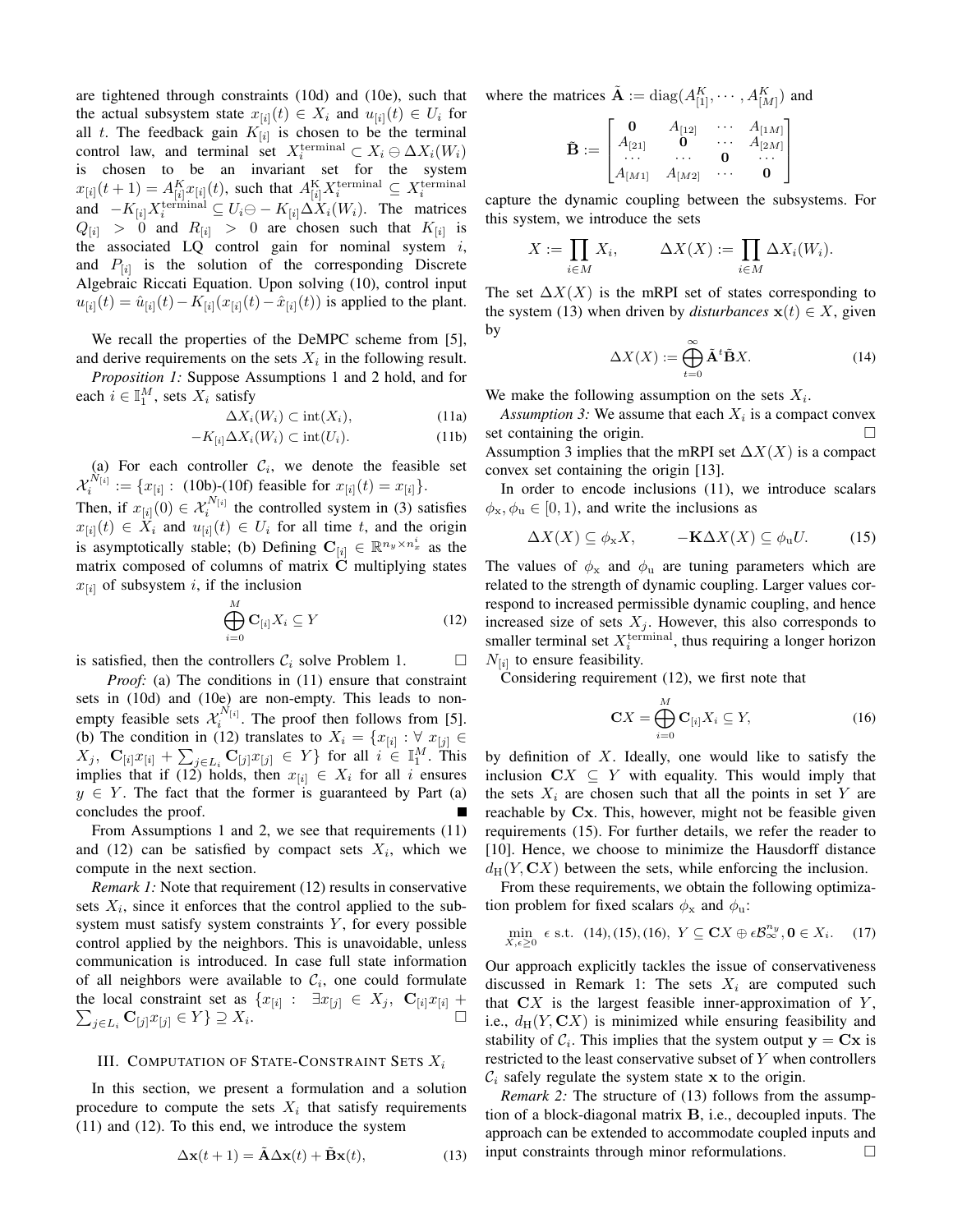# *A. Finite-Dimensional Parameterization*

We parameterize each set  $X_i$  using a finite-dimensional vector  $\epsilon^{x,i}$  as  $X_i = \mathbb{X}_i(\epsilon^{x,i}) := \{x_{[i]} : F^i x_{[i]} \leq \epsilon^{x,i}\},\$  where the rows of matrix  $F^i \in \mathbb{R}^{m_X^i \times n_x^{i^*}}$  spanning  $\mathbb{R}^{n_x^i}$  are fixed a priori. Since the corresponding mRPI sets  $\Delta X_i(W_i)$  are in general not finitely determined [14], we rely on an outer RPI approximation, parameterized using a finite-dimensional vector  $\epsilon^{\Delta x,i}$  as  $\Delta X_i(W_i)\subseteq \Delta \mathbb{X}_i(\epsilon^{\Delta x,i}):=\{\Delta x_{[i]} : E^i\Delta x_{[i]}\leq$  $\{\epsilon^{\Delta x,i}\},\,$  where the rows of matrix  $E^i \in \mathbb{R}^{m_{\Delta X}^i \times n_x^i}$  spanning  $\mathbb{R}^{n_x^i}$  are fixed a priori. These matrices should satisfy some requirements, that are formulated in the sequel. The overall state constraint set is hence  $X = \mathbb{X}(\epsilon^x) := \{ \mathbf{x} : F\mathbf{x} \leq \epsilon^x \},\$ where  $F := diag(F^1, \dots, F^M) \in \mathbb{R}^{m_X \times n_x}$  and  $\epsilon^x :=$  $[\epsilon^{x,1}^\top, \cdots, \epsilon^{x,M}^\top]^\top$ . The corresponding mRPI set is hence approximated as  $\Delta X(\mathbb{X}(\epsilon^x)) \subseteq \Delta \mathbb{X}(\epsilon^{\Delta x}) := \{ \Delta \mathbf{x} : E \Delta \mathbf{x} \leq$  $\epsilon^{\Delta x}$ , where  $E := \text{diag}(E^1, \dots, E^M) \in \mathbb{R}^{m_{\Delta X} \times n_x}$  and  $\epsilon^{\Delta x} := [\epsilon^{\Delta x, 1^{\top}}, \cdots, \epsilon^{\Delta x, M^{\top}}]^{\top}.$ 

In order to obtain a close approximation of the equality constraint (14) for a given disturbance set  $\mathbb{X}(\epsilon^x)$ , we use the parameterized RPI set  $\Delta X(\epsilon^{\Delta x})$  that minimizes  $d_H(\Delta X(\mathbb{X}(\epsilon^x)), \Delta \mathbb{X}(\epsilon^{\Delta x}))$ . Finally, since  $\Delta X(\mathbb{X}(\epsilon^x)) \subseteq$  $\Delta X(\epsilon^{\Delta x})$ , we replace  $\Delta X(\mathbb{X}(\epsilon^x))$  by  $\Delta X(\epsilon^{\Delta x})$  in inclusions (15). Note that process noise can be accommodated in this framework through matrix  $\bf{B}$  and parameterized sets  $X$ .

In terms of the above parameterized sets, (17) is approximated as the following bilevel optimization problem: *Problem 2:*

$$
\min_{\epsilon^x \ge 0, \epsilon \ge 0} \epsilon \tag{18a}
$$

$$
\text{s.t. } \Delta \mathbb{X}(\epsilon^{\Delta x}) \subseteq \phi_{\mathbf{x}} \mathbb{X}(\epsilon^x), \tag{18b}
$$

$$
-\mathbf{K}\Delta\mathbb{X}(\epsilon^{\Delta x}) \subseteq \phi_{\mathbf{u}}U,
$$
\n(18c)\n
$$
\mathbf{C}\mathbb{Y}(\epsilon^x) \subseteq \mathbf{V}
$$
\n(18d)

$$
\mathbf{C}\mathbb{X}(\epsilon^x) \subseteq Y,
$$
  
\n
$$
Y \subseteq \mathbf{C}\mathbb{X}(\epsilon^x) \oplus \epsilon \mathcal{B}_{\infty}^{n_y},
$$
\n(18d)

$$
\angle \subseteq \mathbf{C}\mathbb{X}(\epsilon^x) \oplus \epsilon \mathcal{B}_{\infty}^{n_{\infty}}, \tag{18e}
$$
\n
$$
\Delta x = \underset{\epsilon \Delta x}{\text{arg min }} d_{\mathrm{H}}(\Delta X(\mathbb{X}(\epsilon^x)), \Delta \mathbb{X}(\epsilon^{\Delta x})),
$$
\n
$$
\text{s.t. } \tilde{\mathbf{A}}\Delta \mathbb{X}(\epsilon^{\Delta x}) \oplus \tilde{\mathbf{B}}\mathbb{X}(\epsilon^x) \subseteq \Delta \mathbb{X}(\epsilon^{\Delta x}).
$$

$$
\text{R.A.}(\varepsilon^{--}) \oplus \mathbf{B} \mathbb{A}(\varepsilon^-) \subseteq \Delta \mathbb{A}(\varepsilon^{--}).
$$
\n
$$
(18f)
$$

We now discuss the implementation of Problem 2.

## *B. Implementation of RPI Constraint* (18f)

 $\epsilon$ 

The invariance condition  $\tilde{\mathbf{A}} \Delta \mathbb{X} (\epsilon^{\Delta x}) \oplus \tilde{\mathbf{B}} \mathbb{X} (\epsilon^x) \subseteq \Delta \mathbb{X} (\epsilon^{\Delta x})$ can be equivalently written as

$$
\mathbf{c}(\underline{\epsilon}^{\Delta x}) + \mathbf{d}(\epsilon^x) \le \mathbf{b}(\underline{\epsilon}^{\Delta x}), \tag{19}
$$

where, for all  $i \in \mathbb{I}_1^{m_{\Delta}x}$ , we use the support function h to define  $c_i \left( \underline{\epsilon}^{\Delta x} \right) := h_{\mathbf{A} \Delta \mathbb{X}(\underline{\epsilon}^{\Delta x})} \left( E_i^{\top} \right), \mathbf{d}_i \left( \epsilon^x \right) := h_{\mathbf{B} \mathbb{X}(\epsilon^x)} \left( E_i^{\top} \right)$ and  $\mathbf{b}_i\left(\underline{\epsilon}^{\Delta x}\right) := h_{\Delta x(\underline{\epsilon}^{\Delta x})}\left(E_i^{\top}\right)$ . We make the following  $\lim_{n \to \infty} \frac{C_1}{C_2}$  is  $\lim_{n \to \infty} \frac{C_2}{C_1}$  and F parameterizing the sets  $\Delta X(\underline{\epsilon}^{\Delta x})$  and  $X(\epsilon^x)$ :

Assumption 4: (a) Matrix F is chosen such that  $d(1)$  is bounded, i.e.,  $\mathbb{X}(1)$  is compact, (b) the set  $\Delta \mathbb{X}(1)$  is a proper polytope, with  $\mathbf{b}(1) = 1$ , (c) there exists a scalar  $\beta \in [0, 1)$ such that  $\mathbf{A}\Delta\mathbb{X}(1) \subseteq \beta\Delta\mathbb{X}(1)$ .

These assumptions imply that the support functions  $d$ ,  $b$  and  $c$  are always bounded above. To satisfy Assumptions  $4(b)$ and (c), the methods presented in [15], [16] can be used

to compute  $\beta$ -contractive RPI sets that parameterize  $\Delta \mathbb{X}(1)$ . The assumptions also imply that there exists an RPI set parameterized as  $\Delta X(\epsilon^{\Delta x})$  for every compact disturbance set  $\mathbb{\tilde{X}}(\epsilon^x).$ 

*Lemma 1 ([10]):* Suppose Assumption 4 holds, then there exists  $\hat{\epsilon}^{\Delta x} \ge 0$  satisfying the RPI relation  $c(\hat{\epsilon}^{\Delta x}) + d(\epsilon^x) \le$  $\mathbf{b}(\hat{\epsilon}^{\Delta x})$  for all  $\epsilon^x \geq 0$ .

Building on the results presented in [7] and [8], the following result shows that there exists an RPI set  $\Delta X(\epsilon^{\Delta x})$  that is minimal over all RPI sets parameterized with  $E$ , for every given disturbance set  $\mathbb{X}(\epsilon^x)$ .

*Theorem 1 ([10]):* Suppose Assumption 4 holds, then the value of  $\epsilon^{\Delta x}$  that solves the equality relationship

$$
\mathbf{c}(\epsilon^{\Delta x}) + \mathbf{d}(\epsilon^x) = \epsilon^{\Delta x} \tag{20}
$$

for a given  $\epsilon^x \ge 0$  is such that

$$
d_{\mathrm{H}}(\Delta X(\mathbb{X}(\epsilon^x)), \Delta \mathbb{X}(\epsilon^{\Delta x})) \leq d_{\mathrm{H}}(\Delta X(\mathbb{X}(\epsilon^x)), \Delta \mathbb{X}(\epsilon^{\Delta x}))
$$

for all  $\underline{\epsilon}^{\Delta x}$  such that  $c(\underline{\epsilon}^{\Delta x}) + d(\epsilon^x) \leq b(\underline{\epsilon}^{\Delta x})$ , i.e., all  $\epsilon^{\Delta x}$ <br>satisfying the PPI condition (10)  $\lim_{\epsilon \to 0} \frac{\epsilon}{\epsilon}$  satisfying the RPI condition (19).

From this result, we conclude that the solution of (20) solves the lower level optimization problem (18f). Hence, we replace (18f) by the equality relationship in (20).

### *C. Implementation of Inclusions Constraints*

We use two different encodings to implement the inclusion constraints in Problem 2. The first one is based on support functions, while the second uses sufficiency conditions presented in [17].

*1) Support function encoding:* Since all the sets involved in Problem 2 are polytopes, the inclusions (18b), (18c) and (18d) hold if and only if the inequality

$$
\boldsymbol{g}(\epsilon^x, \epsilon^{\Delta x}) \le \boldsymbol{f}(\epsilon^x) \tag{21}
$$

.

is satisfied, where

g(

$$
(\epsilon^x, \epsilon^{\Delta x}) := \begin{bmatrix} g^{\mathbf{x}}(\epsilon^{\Delta x}) \\ g^{\mathbf{u}}(\epsilon^{\Delta x}) \\ g^{\mathbf{y}}(\epsilon^x) \end{bmatrix}, \qquad \bm{f}(\epsilon^x) := \begin{bmatrix} \phi_{\mathbf{x}} \bm{f}^{\mathbf{x}}(\epsilon^x) \\ \phi_{\mathbf{u}} g^{\mathbf{u}} \\ g^{\mathbf{y}} \end{bmatrix}.
$$

Functions  $g$  and  $f$  are defined using support functions as

• For each  $i \in \mathbb{I}_1^{m_X}$ ,  $g_i^{\mathrm{x}}\left(\epsilon^{\Delta x}\right) := h_{\Delta \mathbb{X}(\epsilon^{\Delta x})}\left(E_i^{\top}\right)$  and  $\pmb{f}_{i}^{\textrm{x}}\left(\epsilon^{x}\right):=h_{\mathbb{X}\left(\epsilon^{x}\right)}\left(E_{i}^{\top}\right),$ 

• For each 
$$
i \in \mathbb{I}_1^{m_U}
$$
,  $g_i^{\mathrm{u}}(\epsilon^{\Delta x}) := h_{-\mathbf{K}\Delta \mathbb{X}(\epsilon^{\Delta x})}\left(G_i^{\mathrm{u}^\top}\right)$ ,  
\n• For each  $i \in \mathbb{I}^{m_V}$ ,  $g_y^{\mathrm{v}}(\epsilon^x) := h_{\mathbf{C}\mathbb{X}(\epsilon^{\mathbb{X}})}\left(G_y^{\mathrm{v}^\top}\right)$ .

• For each 
$$
i \in \mathbb{I}_1^{m_Y}
$$
,  $\mathbf{g}_i^{\mathrm{y}}(\epsilon^x) := h_{\mathbf{C}\mathbb{X}(\epsilon^x)}\left(G_i^{\mathrm{y}}\right)$ 

Hence, we replace (18b), (18c) and (18d) by the support function inequality in (21).

*2) Sufficiency condition encoding:* In order to encode inclusion (18e), we use the sufficiency condition presented in [17], which states that under Assumption 1, the inclusion holds if there exist matrices  $z^{\text{B}} := \{\Sigma, \Theta, \Pi\}$  of compatible dimensions such that

$$
\Theta \ge 0, \quad \begin{bmatrix} \mathbf{C} & \mathbf{I} \end{bmatrix} \Sigma = \mathbf{I}, \quad \begin{bmatrix} \mathbf{C} & \mathbf{I} \end{bmatrix} \Pi = \mathbf{0},
$$

$$
\Theta G^{\mathrm{y}} = \begin{bmatrix} F & \mathbf{0} \\ \mathbf{0} & B^{\mathrm{y}} \end{bmatrix} \Sigma, \quad \Theta g^{\mathrm{y}} \le \begin{bmatrix} \epsilon^x \\ \epsilon \mathbf{1} \end{bmatrix} + \begin{bmatrix} F & \mathbf{0} \\ \mathbf{0} & B^{\mathrm{y}} \end{bmatrix} \Pi, \quad (22)
$$

where  $B^{y} \in \mathbb{R}^{2n_y \times n_y}$  defines the  $\infty$ -norm ball in  $\mathbb{R}^{n_y}$  as  $\mathcal{B}_{\infty}^{n_y} := \{y : B^y y \leq 1\}.$  The relations in (22) describe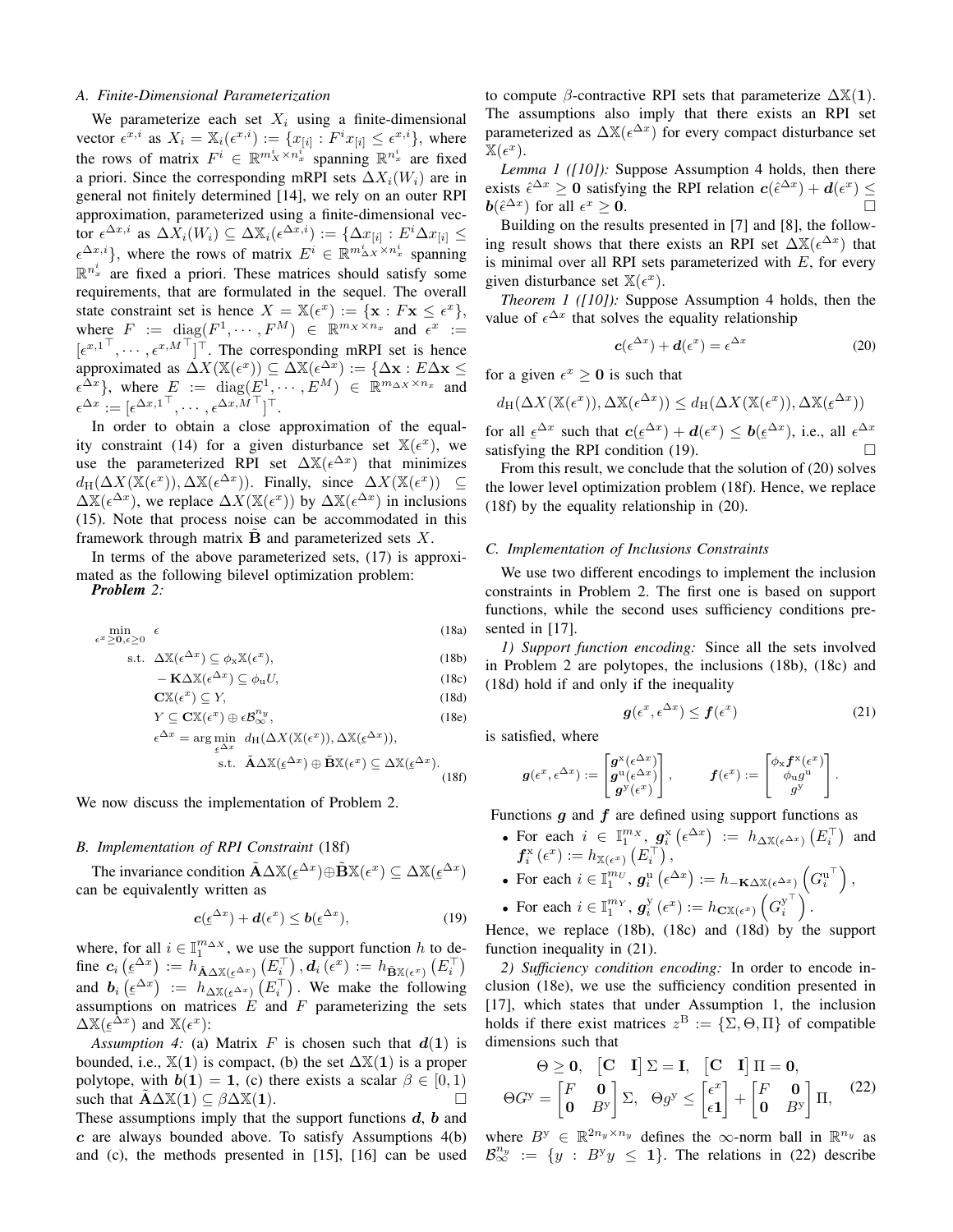polyhedral constraints which we denote as  $\Xi^{\text{B}}$ , such that  $(22) \Leftrightarrow (\epsilon^x, \epsilon, z^{\text{B}}) \in \Xi^{\text{B}}$ . Hence, we replace (18e) by (22). Since (22) is a sufficiency condition on the inclusion, we have  $d_H(Y, \mathbf{C} \mathbb{X}(\epsilon^x)) \leq \epsilon$ . We refer to [17] for further details.

### *D. Problem Formulation and Solution Method*

Using (20), (21) and (22), we formulate Problem 2 as

$$
\min_{\epsilon^x, \epsilon^{\Delta x}, \epsilon, z^{\text{B}}} \epsilon \tag{23a}
$$

$$
\text{s.t. } \mathbf{c}(\epsilon^{\Delta x}) + \mathbf{d}(\epsilon^x) = \epsilon^{\Delta x}, \tag{23b}
$$

$$
\mathbf{g}(\epsilon^x, \epsilon^{\Delta x}) \le \mathbf{f}(\epsilon^x),\tag{23c}
$$

$$
(\epsilon^x, \epsilon, z^{\mathcal{B}}) \in \Xi^{\mathcal{B}},\tag{23d}
$$

$$
\epsilon \geq 0, \quad \epsilon^x \geq \mathbf{0}.\tag{23e}
$$

The above optimization problem is a bilevel programming problem. In order to solve it, we replace the lower-level problems with their corresponding Karush-Kuhn-Tucker (KKT) optimality conditions to obtain a Linear Program with Complementarity Constraints (LPCC) [18] of the form

$$
\min_{x,\lambda,s} \epsilon \text{ s.t. } (x,\lambda,s) \in \mathbb{C}, \quad \lambda \ge 0, \ s \ge 0, \ \lambda \circ s = 0,
$$

where C represents the set of all linear constraints, and  $\lambda$ and s represent the vectors of all dual and slack variables. We use the Sequential Quadratic Programing (SQP) algorithm presented in [19] to solve the LPCC. For all details on this formulation we refer the interested reader to [10]. Note that  $\epsilon^x = 0$ ,  $\epsilon^{\Delta x} = 0$  and corresponding values of  $\epsilon$  and  $z^{\text{B}}$  are feasible solutions to (23). Note that  $\epsilon^x = 0$ ,  $\epsilon^{\Delta x} = 0$  and corresponding values of  $\epsilon$  and  $z^{\text{B}}$  are feasible for (23).

## *E. Integration with Controllers*  $C_i$

Upon solving (23), we recover constraint sets  $X_i$  from the solution  $\mathbb{X}(\epsilon^x)$ . Then, we compute the sets  $W_i$  given by (8). For each  $\hat{W_i}$ , we compute RPI sets  $\Delta \tilde{X}_i(W_i)$  by following the method presented in [20] to tightly approximate  $\Delta X_i(W_i)$ . By construction, we obtain  $\Delta X_i(W_i) \subseteq \Delta \tilde{X}_i(W_i) \subseteq \Delta \tilde{X}_i(\epsilon^{\Delta x,i})$ for a tight enough  $\Delta \tilde{X}_i(W_i)$ . Using  $X_i$  and  $\Delta \tilde{X}_i(W_i)$ , we construct the optimization problems in (10) solved by  $C_i$ . We use Proposition 1 to check the validity of a given initial state.

*Remark 3:* One can directly use the RPI sets  $\Delta X_i(e^{\Delta x,i})$  in place of  $\Delta X_i(W_i)$ . However, this results in a smaller feasible region  $\mathcal{X}_i^{N[i]}$  and increases the conservativeness of  $\mathcal{C}_i$  $\Box$ 

*Remark 4:* The proposed formulation allows one to introduce specific conditions to be satisfied by the parameterization of the sets  $X$ , e.g., symmetry constraints can be imposed; and the inclusion of a feasible region of the state-space in  $X$  can be imposed through the sufficiency conditions presented in [17].  $\Box$ 

*Remark 5:* The computed sets  $X_i$  can be used to synthesize local controllers  $C_i$  using other methods, e.g. [21].

## IV. NUMERICAL EXAMPLE

We consider a system composed of three dynamically coupled double integrators given by

$$
A_{[ii]} = \begin{bmatrix} 1 & 1 \\ 0 & 1 \end{bmatrix}, \qquad B_{[i]} = \begin{bmatrix} 0.5 \\ 1 \end{bmatrix},
$$

with dynamic coupling matrix

$$
\tilde{\mathbf{B}} = \begin{bmatrix}\n\mathbf{0} & \mathbf{0} & \mathbf{0} & \mathbf{0} & \mathbf{0} \\
\mathbf{0} & \mathbf{0} & \mathbf{0.025} & -0.005 & \mathbf{0.05} & -0.05 \\
\mathbf{0} & \mathbf{0} & \mathbf{0} & \mathbf{0} & \mathbf{0} & \mathbf{0} \\
\mathbf{0} & \mathbf{0} & \mathbf{0} & \mathbf{0} & \mathbf{0.01} & -0.01 \\
\mathbf{0} & \mathbf{0} & \mathbf{0} & \mathbf{0} & \mathbf{0} & \mathbf{0} \\
\mathbf{0.05} & -0.005 & \mathbf{0.05} & -0.05 & \mathbf{0}\n\end{bmatrix}
$$

and coupled constraints

$$
Y = \left\{ \begin{bmatrix} -1 \\ -1 \\ -5 \end{bmatrix} \le \begin{bmatrix} 0 & 1 & 0 & -1 & 0 & 0 \\ 0 & 0 & 0 & 1 & 0 & -1 \\ 1 & 0 & 0 & 0 & -1 & 0 \end{bmatrix} \mathbf{x} \le \begin{bmatrix} 1 \\ 1 \\ 5 \end{bmatrix} \right\}.
$$

The input constraints are  $u_{[i]} \in [-0.5, 0.5]$  for each  $i \in \mathbb{I}_1^3$  We equip the subsystems with LQR feedback gains  $K_{[i]}$  corresponding to  $R_{[1]} = 5$ ,  $R_{[2]} = 1$  and  $R_{[3]} = 10$ , and  $Q_{[i]} = I$  for each of the subsystems. In order to synthesize state constraint sets  $X_i$  that satisfy the system constraints, we parameterize  $X_i$  as  $\mathbb{X}_i(e^{x,i})$  with  $m_X^1 = 12$ ,  $m_X^2 = 8$  and  $m_X^3 = 12$ hyperplanes. For the parameterized RPI sets  $\Delta \mathbb{X}_i(\epsilon^{\hat{\Delta x},i})$ , we choose sets defined by  $m_{\Delta X}^1 = 12$ ,  $m_{\Delta X}^2 = 8$  and  $m_{\Delta X}^3 = 12$ hyperplanes respectively. We select the matrices  $E^i$  using the methods presented in [15], such that  $A\Delta X(1) \subseteq \beta \Delta X(1)$ holds with  $\beta = 0.7839$ . We set  $\phi_x, \phi_u = 0.5$ . Larger values of these parameters correspond to larger  $X_i$ , but also smaller tightened constraints  $X_i \oplus \Delta X_i(W_i)$ , thus smaller feasible regions  $\mathcal{X}_i^{N_{[i]}}$ .

The results of formulating optimization problem (23) and solving it with the SQP algorithm presented in [19], is shown in Figure 1. The algorithm converges to  $\epsilon = 0.6107$ . Upon recovering the sets  $X_i = \mathbb{X}_i(\epsilon^{x,i})$  from the solution, we recompute tight approximations  $\Delta \tilde{X}_i(W_i)$  of the mRPI sets [20]. For the considered example we obtain the upper bound  $d_H(\Delta X_i(W_i), \Delta \mathbb{X}_i(\epsilon^{\Delta x,i})) \leq \delta_i$ , with  $\delta_1 = 0.0479$ ,  $\delta_2 = 0.0219, \delta_3 = 0.069.$ 

Using the sets  $X_i$  and  $\Delta \tilde{X}_i(W_i)$ , we synthesize a tube-based MPC controller  $C_i$  for each  $i \in \mathbb{I}_1^3$ , which solves the optimization problem (10). We choose the terminal sets  $X_i^{\text{terminal}}$  to be the maximal positive invariant sets within  $X_i \ominus \Delta \tilde{X}_i(W_i)$ . We also synthesize a centralized MPC controller for the overall system, using the same control parameters. The results of the simulations from the same feasible initial point can be seen in Figures 1 and 2, for prediction horizon  $N = 10$ . As *pointed out in Remark 1, the state evolution with DeMPC controllers* is restricted to  $X_i$ , while the centralized controller can violate *this constraint but still satisfy the overall constraints*. The sum of quadratic stage costs is 27.3768 for DeMPC and 21.9298 for centralized MPC. As discussed in Remark 5, we use the sets  $X_i$  to also synthesize  $\mathcal{C}_i$  to be the controllers proposed in [21]. This leads to a better closed loop performance with overall cost of 26.8348. The optimization problems were formulated with YALMIP [22] and solved using the Gurobi QP solver [23]. Set operations and plotting were performed using the Multi-Parametric Toolbox [24].

Note that the approximation of  $\Delta X_i(W_i)$  by  $\Delta \mathbb{X}_i(\epsilon^{\Delta x,i})$ can be improved by solving (23) iteratively and introducing additional hyperplanes defining  $E^i$  [10, Corollary 1]. One can, e.g., use the hyperplanes defining  $\Delta \tilde{X}_i(W_i)$ .